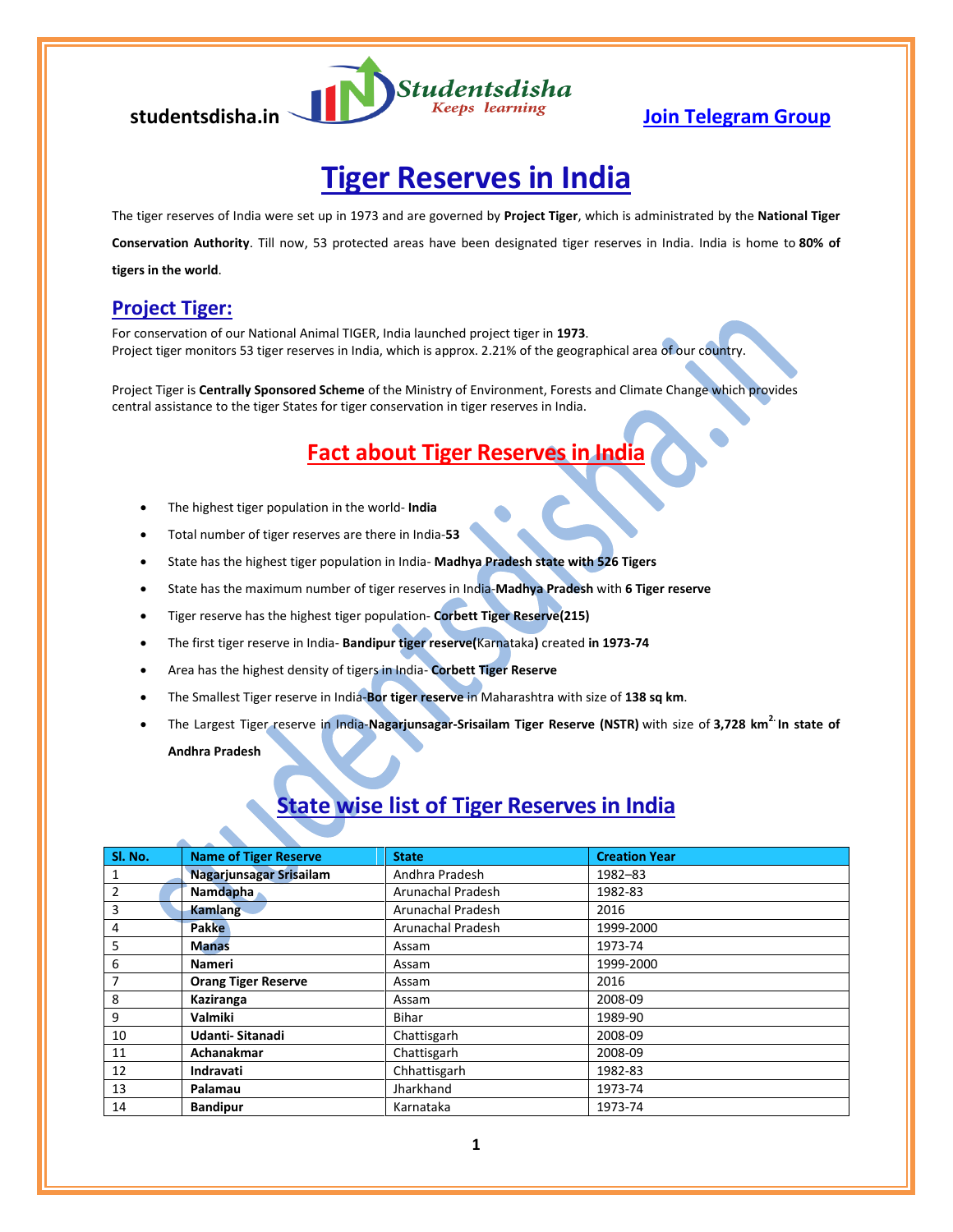

| 15  | <b>Bhadra</b>                       | Karnataka            | 1998-89   |
|-----|-------------------------------------|----------------------|-----------|
| 16  | Dandeli- Anshi                      | Karnataka            | 2008-09   |
| 17  | Nagarahole                          | Karnataka            | 2008-09   |
| 18  | <b>Biligiri Ranganatha Temple</b>   | Karnataka            | 2010-11   |
| 19  | Periyar                             | Kerala               | 1978-79   |
| 20  | Parambikulam                        | Kerala               | 2008-09   |
| 21  | Kanha                               | Madhya Pradesh       | 1973-74   |
| 22  | Pench                               | Madhya Pradesh       | 1992-93   |
| 23  | Bandhavgarh                         | Madhya Pradesh       | 1993-94   |
| 24  | Panna                               | Madhya Pradesh       | 1994-95   |
| 25  | <b>Satpura</b>                      | Madhya Pradesh       | 1999-2000 |
| 26  | Sanjay-Dubri                        | Madhya Pradesh       | 2008-09   |
| 27  | Melghat                             | Maharashtra          | 1973-74   |
| 28  | Tadoba- Andhari                     | Maharashtra          | 1993-94   |
| 29  | Pench                               | Maharashtra          | 1998-89   |
| 30  | Sahyadri                            | Maharashtra          | 2009-10   |
| 31  | Nawegaon-Nagzira                    | Maharashtra          | 2013-14   |
| 32  | Bor                                 | Maharashtra          | 2014      |
| 33  | Dampa                               | Mizoram              | 1994-95   |
| 34  | <b>Similipal</b>                    | Odisha               | 1973-74   |
| 35  | <b>Satkosia</b>                     | Odisha               | 2008-09   |
| 36  | Ranthambore                         | Rajasthan            | 1973-74   |
| 37  | <b>Sariska</b>                      | Rajasthan            | 1978-79   |
| 38  | <b>Mukandra Hills</b>               | Rajasthan            | 2013-14   |
| 39  | Kalakad-Mundanthurai                | Tamil Nadu           | 1988-89   |
| 40  | Anamalai                            | <b>Tamil Nadu</b>    | 2008-09   |
| 41  | <b>Mudumalai</b>                    | <b>Tamil Nadu</b>    | 2007      |
| 42  | Sathyamangalam                      | <b>Tamil Nadu</b>    | 2013-14   |
| 43  | Kawal                               | Telangana            | 2012-13   |
| 44  | <b>Amrabad</b>                      | Telangana            | 2014      |
| 45  | Dudhwa                              | <b>Uttar Pradesh</b> | 1987-88   |
| 46  | <b>Pilibhit</b>                     | <b>Uttar Pradesh</b> | 2014      |
| 47  | <b>Amangarh (buffer of Corbett)</b> | <b>Uttar Pradesh</b> |           |
|     | TR)                                 |                      |           |
|     | <b>Corbett</b>                      | Uttarakhand          | 1973-74   |
| 48  | Rajaji TR                           | Uttarakhand          |           |
| 49  | <b>Sunderbans</b>                   | West Bengal          | 1973-74   |
| 50  | Buxa                                | West Bengal          | 1982-83   |
| 51  | Srivilliputhur Megamalai            | <b>Tamil Nadu</b>    | 2021      |
| 52. | Ramgarh Vishdhari Wildlife          | Rajasthan            | 2021      |
|     | <b>Sanctuary</b>                    |                      |           |
| 53  | <b>Guru Ghasidas National Park</b>  | Chhattisgarh         | 2021      |
|     | and Tamor Pingla Wildlife           |                      |           |
|     | Sanctuary                           |                      |           |

## **Tiger population in India**

| Sl. No. | <b>Name of Tiger Reserve</b> | <b>State</b>      | <b>Total area</b><br>(In Sa.Kms.) | <b>Population</b> |
|---------|------------------------------|-------------------|-----------------------------------|-------------------|
|         | Nagarjunsagar Srisailam      | Andhra Pradesh    | 3296.31                           | 74                |
|         | <b>Namdapha</b>              | Arunachal Pradesh | 2052.82                           |                   |
|         | <b>Kamlang Tiger Reserve</b> | Arunachal Pradesh | 783                               | -                 |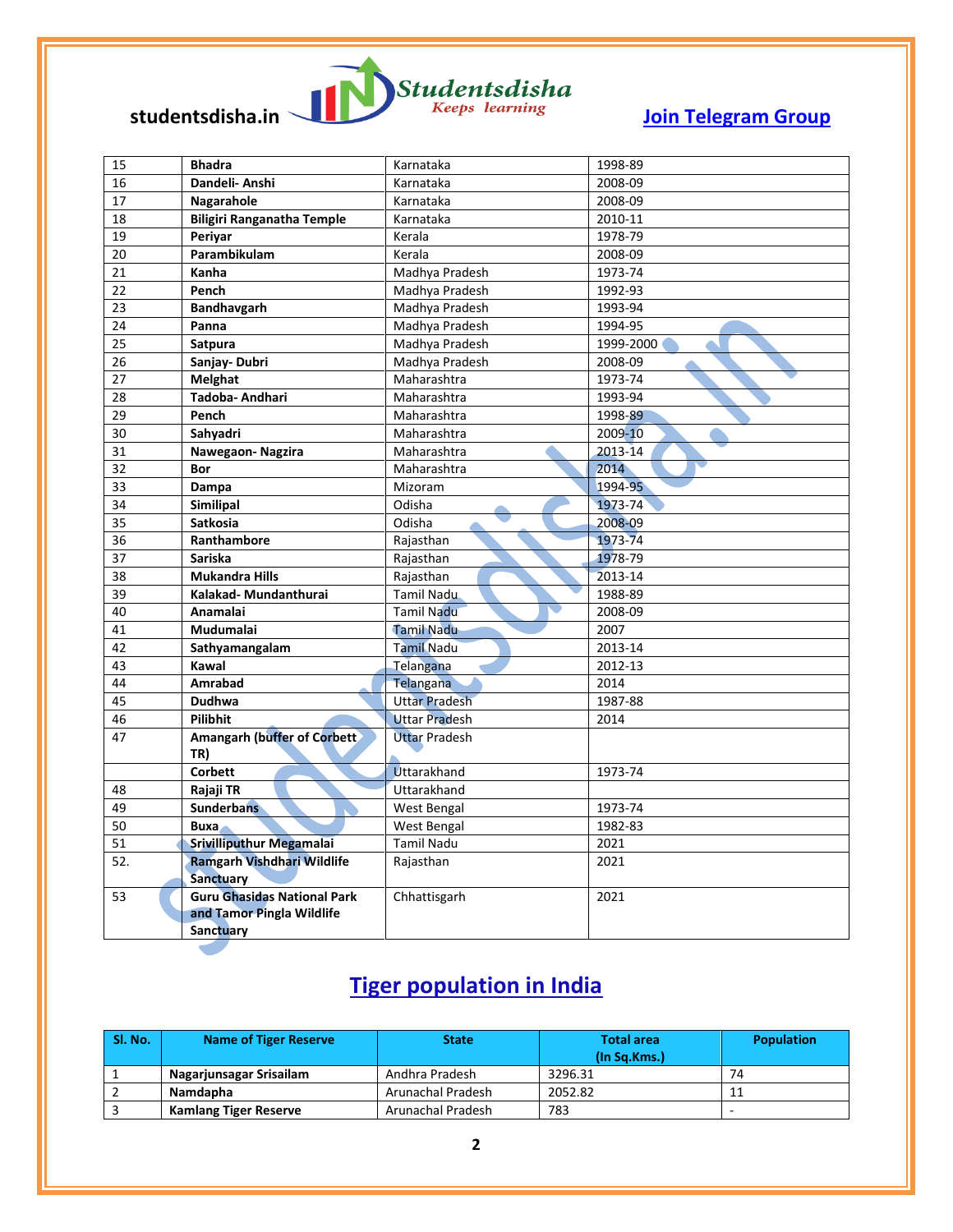

| 4              | Pakke                                  | Arunachal Pradesh    | 1198.45 | 07                       |
|----------------|----------------------------------------|----------------------|---------|--------------------------|
| 5              | <b>Manas</b>                           | Assam                | 3150.92 | 11                       |
| 6              | Nameri                                 | Assam                | 344     | 05                       |
| $\overline{7}$ | <b>Orang Tiger Reserve</b>             | Assam                | 492.46  |                          |
| 8              | Kaziranga                              | Assam                | 1173.58 | 103                      |
| 9              | Valmiki                                | <b>Bihar</b>         | 899.38  | 40                       |
| 10             | Udanti-Sitanadi                        | Chattisgarh          | 1842.54 | 04                       |
| 11             | Achanakmar                             | Chattisgarh          | 914.01  | 11                       |
| 12             | <b>Indravati</b>                       | Chhattisgarh         | 2799.07 | 12                       |
| 13             | Palamau                                | Jharkhand            | 1129.93 | 03                       |
| 14             | <b>Bandipur</b>                        | Karnataka            | 1456.3  | 120                      |
| 15             | <b>Bhadra</b>                          | Karnataka            | 1064.29 | 22                       |
| 16             | Dandeli- Anshi                         | Karnataka            | 1097.51 | 05 <sub>2</sub>          |
| 17             | Nagarahole                             | Karnataka            | 1205.76 | 101                      |
| 18             | <b>Biligiri Ranganatha Temple</b>      | Karnataka            | 574.82  | 68                       |
| 19             | Periyar                                | Kerala               | 925     | 20                       |
| 20             | Parambikulam                           | Kerala               | 643.66  | 19                       |
| 21             | Kanha                                  | Madhya Pradesh       | 2051.79 | 80                       |
| 22             | Pench                                  | Madhya Pradesh       | 1179.63 | 43                       |
| 23             | Bandhavgarh                            | Madhya Pradesh       | 1598.1  | 63                       |
| 24             | Panna                                  | Madhya Pradesh       | 1578.55 | 17                       |
| 25             | <b>Satpura</b>                         | Madhya Pradesh       | 2133.30 | 26                       |
| 26             | Sanjay-Dubri                           | Madhya Pradesh       | 1674.50 | 8                        |
| 27             | <b>Melghat</b>                         | Maharashtra          | 2768.52 | 25                       |
| 28             | <b>Tadoba Andhari</b>                  | Maharashtra          | 1727.59 | 115                      |
| 29             | Pench                                  | Maharashtra          | 741.22  | 35                       |
| 30             | Sahyadri                               | Maharashtra          | 1165.57 | 07                       |
| 31             | Nawegaon Nagzira                       | Maharashtra          | 653.67  | 07                       |
| 32             | <b>Bor</b>                             | Maharashtra          | 138.12  | 05                       |
| 33             | Dampa                                  | Mizoram              | 988     | $\overline{\phantom{a}}$ |
| 34             | Similipal                              | Odisha               | 2750    | 03                       |
| 35             | Satkosia                               | Odisha               | 963.87  | 03                       |
| 36             | Ranthambore                            | Rajasthan            | 1411.29 | 37                       |
| 37             | Sariska                                | Rajasthan            | 1213.34 | 09                       |
| 38             | <b>Mukandra Hills</b>                  | Rajasthan            | 759.99  | ÷,                       |
| 39             | Kalakad- Mundanthurai                  | <b>Tamil Nadu</b>    | 1601.54 | 10                       |
| 40             | Anamalai                               | <b>Tamil Nadu</b>    | 1479.87 | 13                       |
| 41             | Mudumalai                              | <b>Tamil Nadu</b>    | 688.59  | 103                      |
| 42             | Sathyamangalam                         | Tamil Nadu           | 1408.4  | 72                       |
| 43             | <b>Kawal</b>                           | Telangana            | 2019.12 | ÷,                       |
| 44             | <b>Amrabad</b>                         | Telangana            | 2611.39 | $\overline{a}$           |
| 45             | <b>Dudhwa</b>                          | <b>Uttar Pradesh</b> | 2201.77 | 58                       |
| 46             | <b>Pilibhit</b>                        | <b>Uttar Pradesh</b> | 730.24  | 65                       |
| 47             | Amangarh (buffer of Corbett TR)        | <b>Uttar Pradesh</b> | 80.6    |                          |
|                | Corbett                                | Uttarakhand          | 1288.31 | 215                      |
| 48             | Rajaji TR                              | Uttarakhand          | 1075.17 | ä,                       |
| 49             | <b>Sunderbans</b>                      | West Bengal          | 2584.89 | 68                       |
| 50             | Buxa                                   | West Bengal          | 757.90  | 02                       |
| 51             | Srivilliputhur Megamalai               | Tamil Nadu           | 1016.57 | 14                       |
| 52.            | Ramgarh Vishdhari Wildlife             | Rajasthan            | 252     | 35                       |
|                | Sanctuary                              |                      |         |                          |
| 53             | <b>Guru Ghasidas National Park and</b> | Chhattisgarh         | 466.67  | ÷,                       |
|                | <b>Tamor Pingla Wildlife Sanctuary</b> |                      |         |                          |